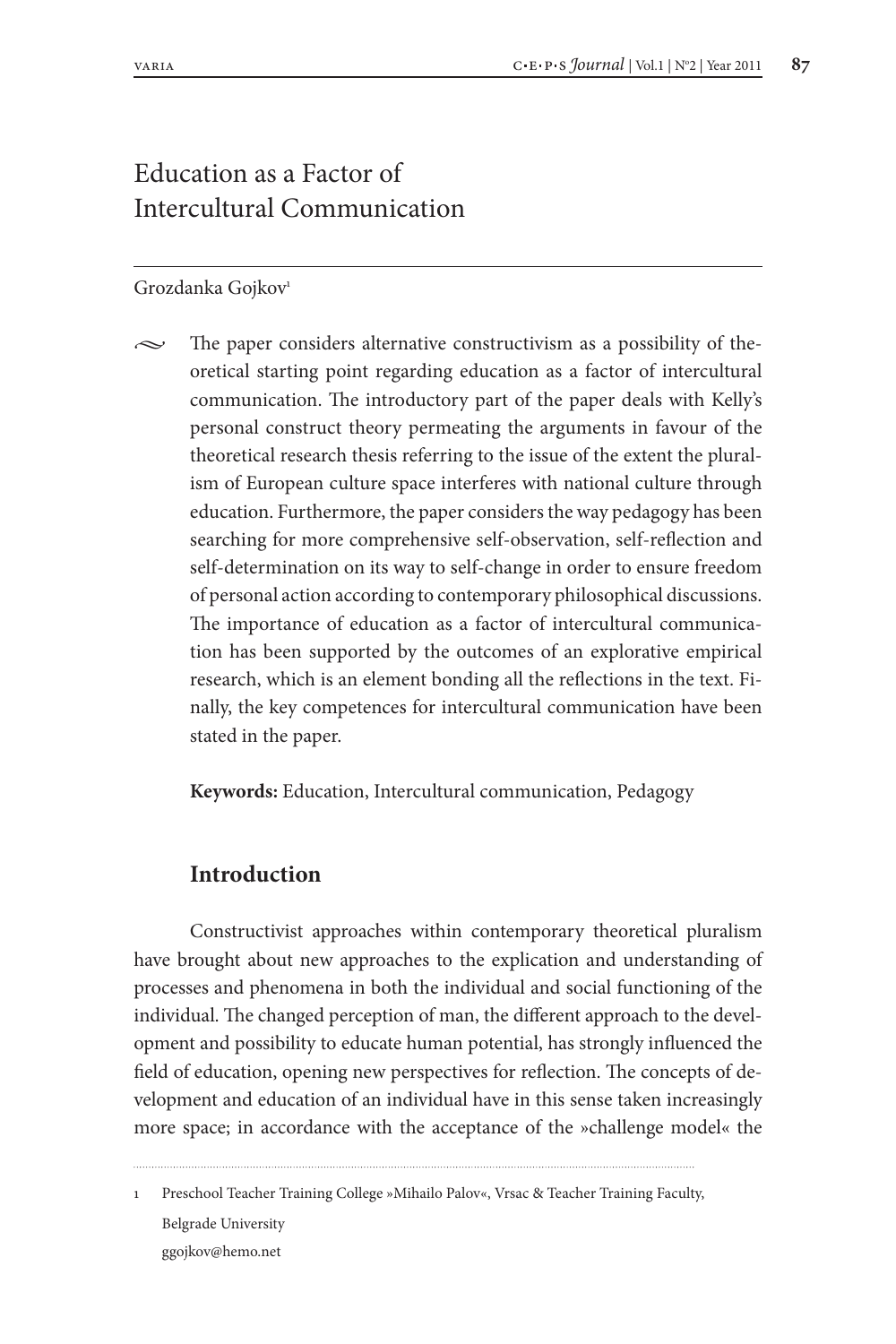concept of competence has been created, estimated by contemporary authors as a notion that in the best way sublimes the model of human functioning, based on developmental theoretical directions. The adoption of the concept is based on its insistence on the link between personal development and the features and meanings of social discourse, and it is grounded in a developmental-humanistic, mutual and responsible relation individual-community. Education has a special role to play in the concept, having in mind the encouragement of the development of human potential to acquire competences as the general ability of an individual. Competence is understood in contemporary pedagogical approaches as a complex of potentials, the developmental capacity of an individual who can be educated and leads to the successful achievement of one's own aims, needs and roles in various fields of social and professional life, as well as to interpersonal and satisfactory communication with others. For pedagogy and education the latter is especially important since it is considered that European integration will have stronger support if full attention is paid to the acquisition of competences whose key attributes are considered to be the following: the power of analytic thinking, team work skills, independence, professionalism followed by self-initiative, as well as **intercultural communication competence.**

The literature offers numerous concepts of competences; what has, among others, frequently been stated is Richter's understanding of the concept of competence (Gojkov & Stojanović, 2009), taking into consideration a person and influencing his/her self-reflection and self-determination. In this sense, the attitude towards a learner in education has changed significantly. A learner is no longer in a position to apply the learned, the specific and what is adaptable to a situation; he/she is rather in a position:

- to change what he/she has learned according to his/her own needs,
- to integrate new alternative ways of action into the system,
- to choose between more alternatives, in order to behave properly,
- to connect new learnt abilities with other abilities,
- to broaden his/her own repertoire of behaviour and displace it from that which is in itself grounded synergy to others, i.e., to expand the alternatives of his/her behaviour by linking previous abilities and those newly acquired.

# **Education as a Factor of Intercultural Communication**

We will now turn to education as a factor that could - through the promotion of a shared civil culture grounded on the human, through the encouragement of the mutual respect of the cultures of others, as well as through the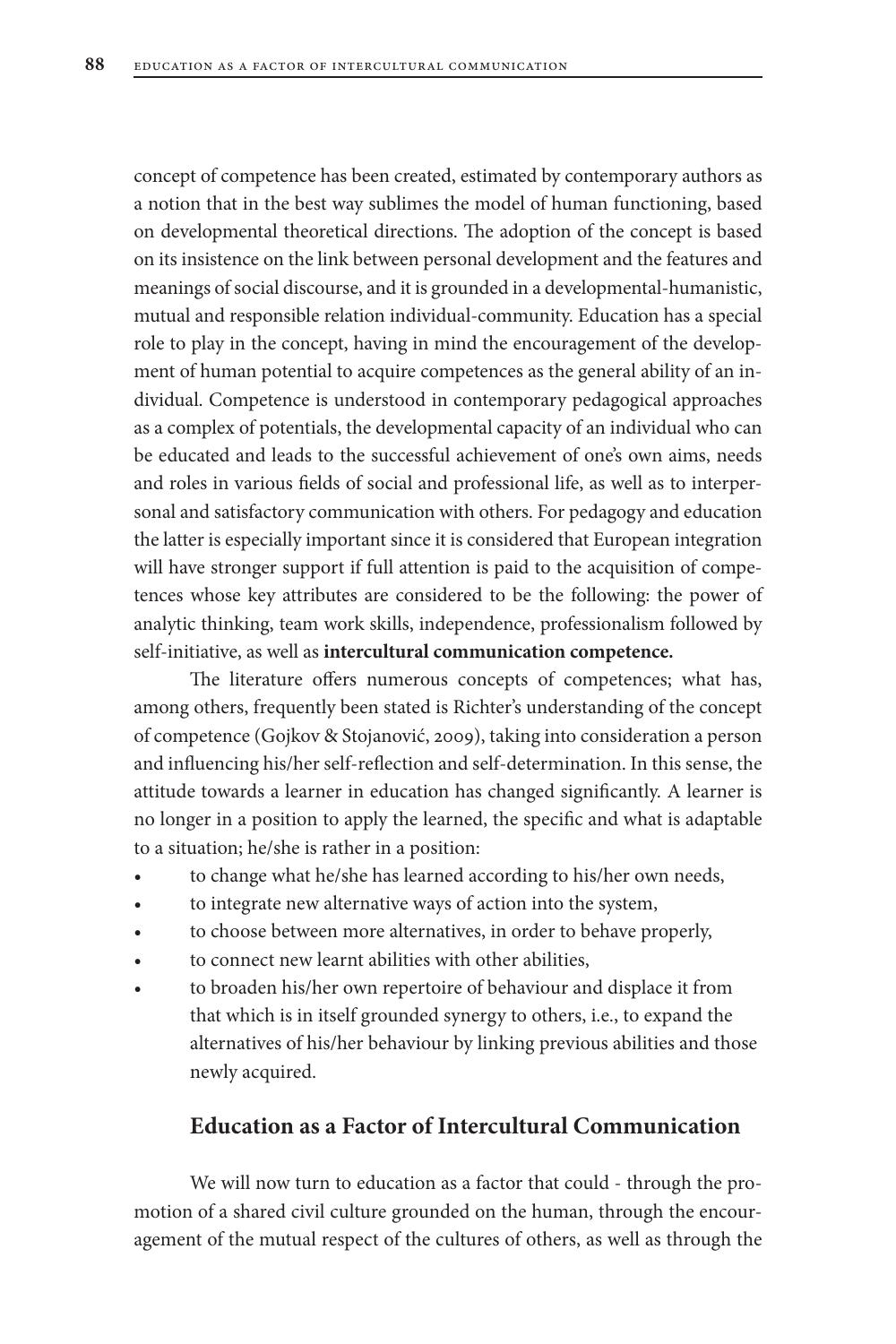acknowledgement of the collective rights of all nations as equally valuable make a significant step towards the ability of an individual to better understand all of the increasing complexity and changes occurring around him/her. This could further make a contribution to the struggle against the feeling of insecurity arising out of everything that has been mentioned. The first step is the acquisition of adequate knowledge, followed by its articulation in the temporal perspective, along with a constant critical approach. Consequently, education is a reference point that can help an individual to become a citizen of a changing Europe, bearing in mind that the purpose of education is not for an individual to develop features making him/her similar to others, but rather to provide him/her with abilities to valorise his/her existence and achieve the expression of his/her own features. Another question arises here regarding the extent to which the processes of mobility of people and ideas, the appearance of new information and communication technologies, have created new circumstances »making it difficult« for an individual »to grow up and mature«, bringing about an identity crisis with the consequence that people are now inclined to more readily emphasise the identity of a community grounded on ethnic values, nation, religion and territory.

What is today pointed out in common resolutions, conclusions and other documents issued by the bodies of the European Union is that education has a more emphasised critical responsibility to transfer values to young people and help them make not only wise but humane and moral decisions. As a consequence, young people have to be provided with possibilities to build a system of values appropriate to these aims, characterised by altruism, empathy and human understanding, to develop self-respect and an ability to love, to be trained to plan and anticipate the consequences of their own decisions and actions, implying tolerance, listening skills, problem solving skills, an ability to perceive the sense in everything we do, in what is going on around us. Also worth mentioning are the skills of taking responsibility and initiative, as well as many other characteristics implied by team work. On a practical level this means that young people can be involved in team work, demanding creativity and individual contributions to qualitative results (often even in *ad hoc* teams). To what extent are these qualities developed in individuals and how much attention is paid to them? Can individuals with an expressed inclination towards the development of knowledge with the promise of practical use neglect their own needs and turn to the needs and interests of others? To what extent is moral competence inevitably implied by teaching content nurtured and promoted? How much attention is paid to mastering successful social integration? How much do we care for the competences permeating free decision making on when and how we should take mature steps?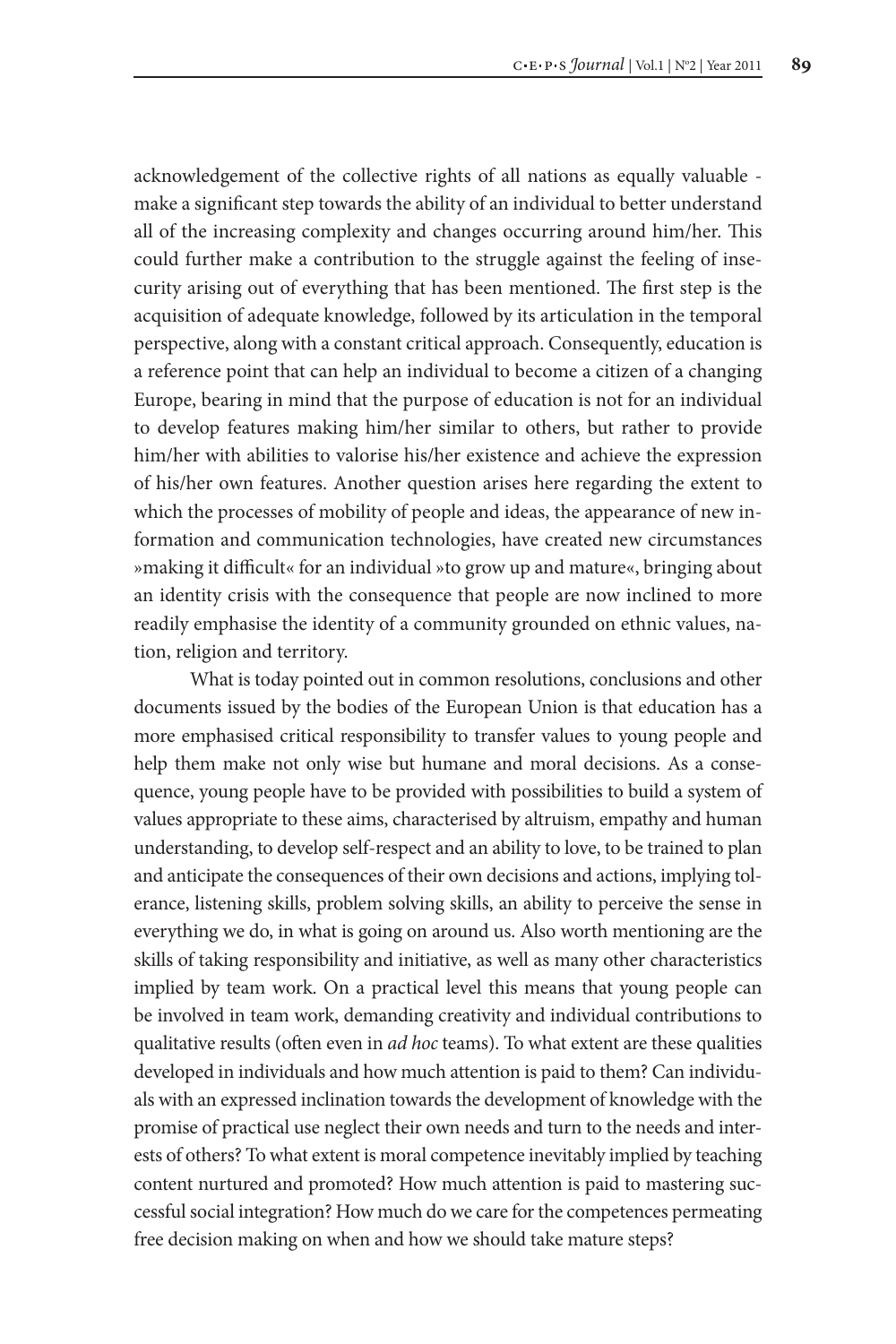We should now for a moment focus on the findings of an explorative empirical research project<sup>2</sup> attempting to consider the extent to which purpose, a life ideal, is manifested as an expression of giftedness, a mature manifestation of intrapersonal intelligence (an inner control system, a compass) and orientation according to which a gifted individual guides him/herself, self-regulates his/her engagement in culturally valuable activities. Furthermore, a relation has been considered between purpose assessment and the meaning of life as one of the values in the structure of values and achievements of the gifted, with the assumption that the gifted have more expressed orientation in the sense of the purpose of their engagement, as well as a stronger self-understanding, a more consistent self-image, as a critical ability leading to both greater academic achievements and the overall contribution to the society in which they live. The research was undertaken on a sample of 96 MENSA members in Vojvodina, and the basic finding refers to the following.

As an ideal, purpose is conceptualised in the case of the gifted as a manifestation, a regulator (a guide) and an inner moral compass significantly correlating with achievements, as well as with an inclination to make a greater contribution to their social setting and a self-orientation towards positive aspirations. Why do I consider this worth mentioning here? The relevant literature considers the purpose of life to be a moral value, i.e., a special giftedness in intrapersonal intelligence. In other words, purpose is an inner moral compass, a stable and general intention to do something considered essential for the personality, having consequences that go beyond the personal context (Damon et al., 2003). Some authors have also emphasised that purpose is a question of getting to know oneself as well as one's own place in the world, which is very important as a regulator, i.e., it facilitates self-regulation of the way a person is engaged in culturally valuable activities (Zimmerman, 2008), emphasising that the value of this feature of intellectual maturity is above the personality itself (Gestottir & Lerner, 2007). This is relevant to the research undertaken, bearing in mind that the assumption has established a connection between two sides of giftedness, i.e., the moral and the intellectual, which each in its own way has been of great interest and has found a place in the considerations of the interactivity of these processes in the gifted. The starting point of the research was the definition of purpose, whose main characteristics imply that purpose

<sup>2</sup> See: Grozdanka Gojkov and Aleksandar Stojanović (2010), *Svrha u strukturi vrednosti darovitih u Srbiji kao kritička sposobnost i moralni vodič [Purpose in Value Structure of the Gifted as Critical Ability and Inner Moral Guide]*, Socijalne in čuvstvene potrebe nadarjenih in talentiranih, Zbornik II. mednarodna znanstvena konferenca, MIB, 2010. Bled.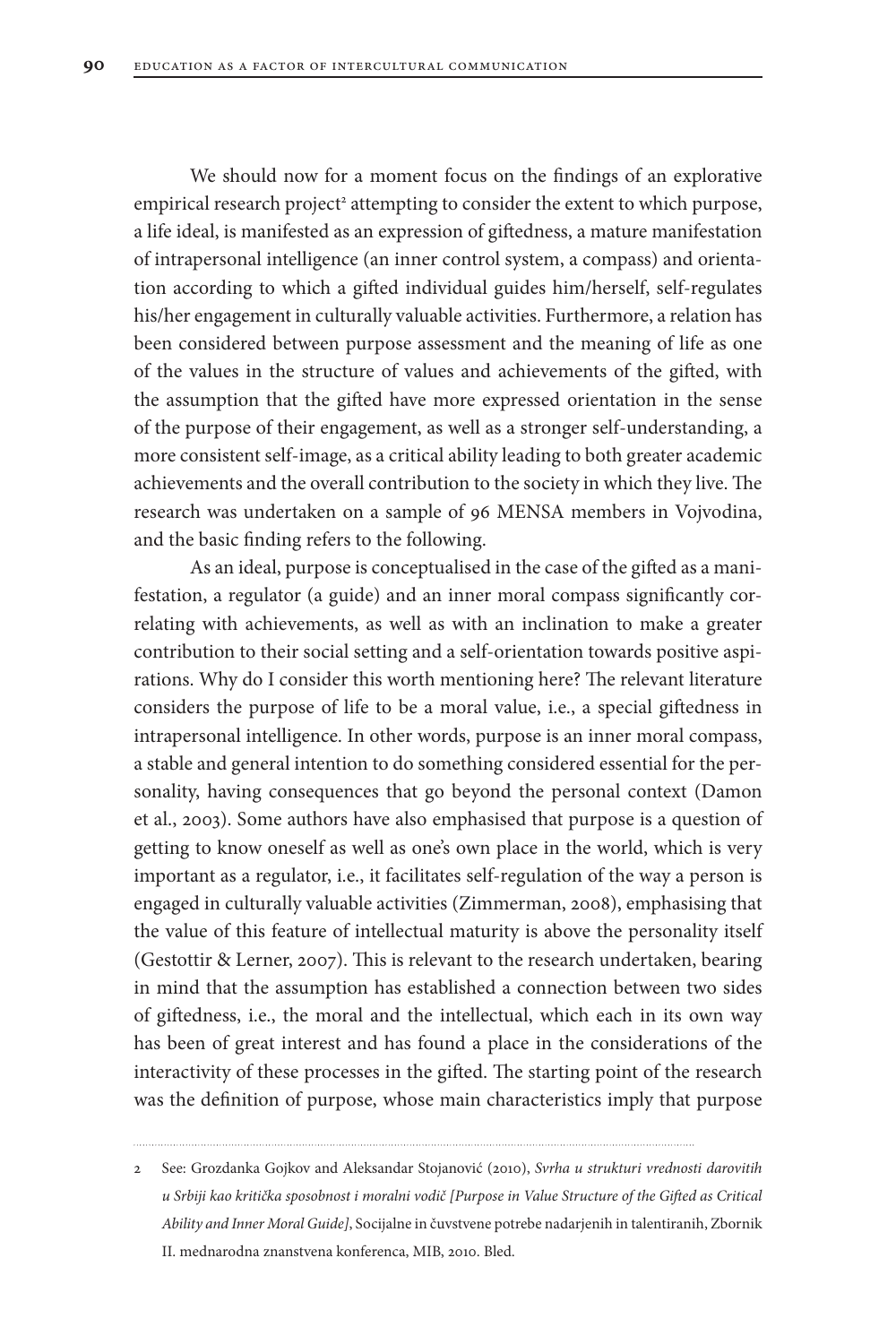is an inner compass involving engagement in activities influencing other people, as well as self-awareness and intention, a readiness to take further steps in this direction. It seems important to note that purpose is viewed by many authors as intention in the sense of a psychological cybernetic control system (Marken, 1990), managing behaviour in the sense of control ranging from extrinsic stimulations to intrinsic hints (Kerpelman, 2001), giving clear direction and guiding behaviour.

Attempting to define the notion of purpose, many authors consider it significant to emphasise that we are talking about a special ability that, like other forms of giftedness, has been equated with expert level achievement rather than being in accordance with prescribed norms (Bloom, 1985; Feldman, 1986); therefore, it has been defined as extraordinary or early achievement. In other words, many authors apply both of the characteristics that are typical features of the gifted to purpose as well, broadening the space of giftedness beyond the field of academic achievement to outstanding achievements in the fields of leadership and morality (Morgan & Gardner, 2006). This is an additional argument in favour of the recent theories of giftedness that, when considering abilities, put stress on the importance of the way individuals use their abilities in constructive social purposes (Renzulli, 2002); this is important for the matter we are dealing with in the present paper, bearing in mind that it casts more light on the field of morality, which can be significant for the promotion of intercultural communications.

# The question permeating the research refers to the following: **to what extent in the case of the gifted in Serbia is purpose, i.e., the meaning of life, manifested?**

Purpose, i.e., the meaning of life, grounded in the multiple intelligence theory and the purpose theory, as one aspect of moral giftedness, has been operationalised according to the dimensions adopted by Seana Moran. Consequently, sense, i.e., purpose, is considered through the issue of an awareness of what sense belongs to, through the value structure that is fundamental to meaning, and to what extent sense, i.e., purpose, has been built into intentions, activities and pro-social judgement. This covers the following questions:

- On what do gifted persons in Serbia place ethical focus, i.e., ethical sensibility?
- Can they be classified as moral experts due to their understanding of the moral social situation, and if so to what extent?
- To what extent do they understand the importance of living a moral life?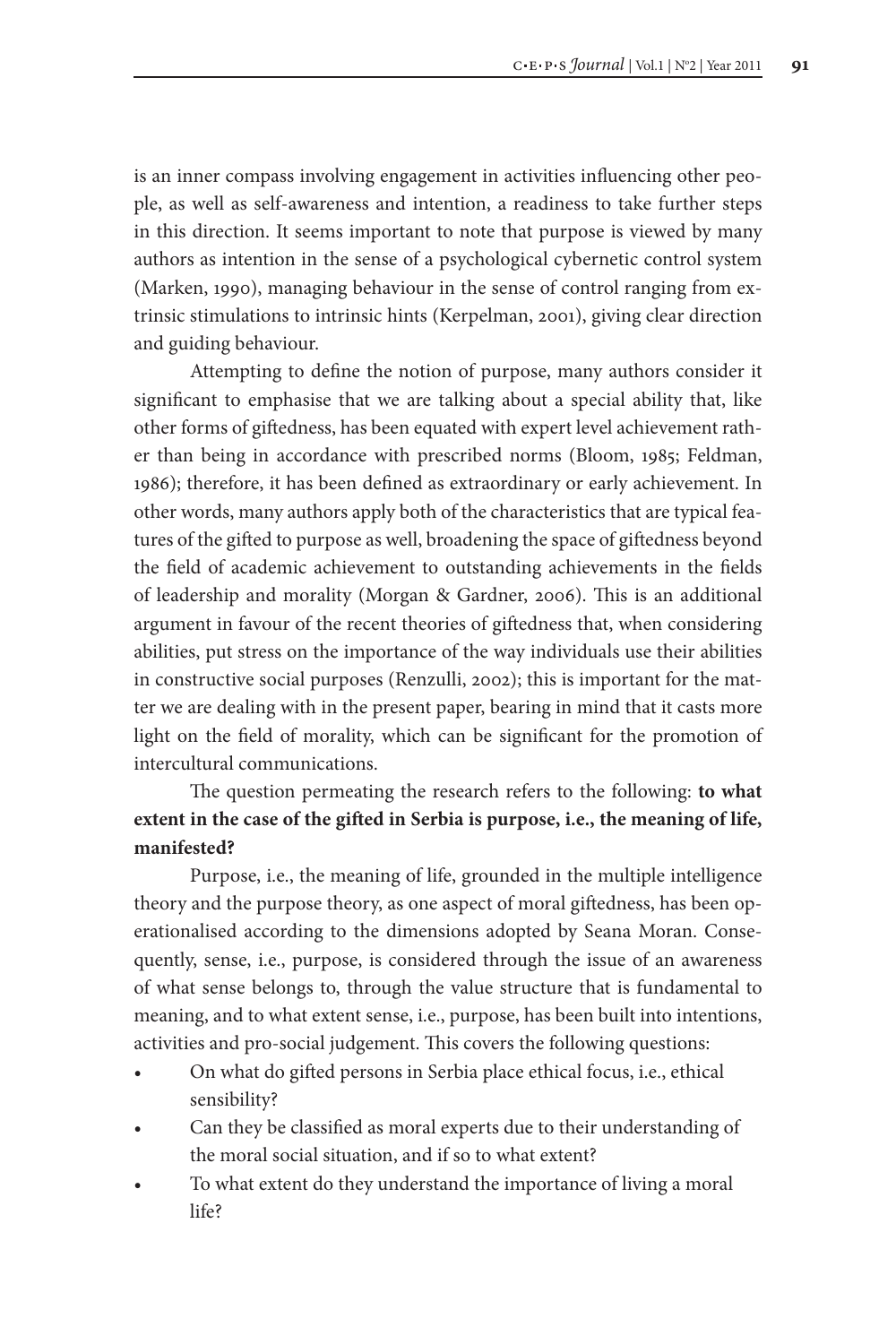Bearing in mind that the research searched for giftedness expressed in intrapersonal intelligence, i.e., for purpose as an inner moral compass, which has in numerous studies revealed itself as an indicator of intrapersonal intelligence, several basic findings point to the fact that this feature is present in a lower number of MENSA members in Serbia. Descriptive analysis of life meaning has shown that the life meaning of the subjects consists of the following values: personal development, a happy life, family, enjoying one's life, making **a positive mark in life (doing something that lasts permanently for the benefit of the world in which the person lives), love in its broadest sense,** selfrespect, dedication to work, health and friends.

A relatively low percentage of the gifted (27.6%) stated values that open up possibilities for progress on both a personal level and the level of humanity. At this point, these have been classified as subjects having a pronounced sense of self-understanding, a significant purpose dimension. It should be noted here that along with the statement that the obtained number of subjects with the expressed features of moral giftedness is small, it should be borne in mind that we are dealing with an exceptionally selected sample, expected to offer the presence of this form of giftedness to a higher degree. When talking about a descriptive analysis of the field in which the subjects have achieved the most, they were classified into the following categories: science, art, personal education, interpersonal relations, education of others and emotional plan, which could be another indicator of purpose, i.e., grasping the meaning of life in the activities determining the accepted definition of purpose, the meaning of life. Furthermore, they are an indicator of the existence of not only pro-social thinking, but also engagement in the activities that can be in accordance with the operationalisation of purpose accepted in this paper. Finally, they are a confirmation of the assumption of the existence of a moral compass. In other words, the existence of this connection is a confirmation of the thesis on the existence of highly expressed intrapersonal intelligence in the case of every other subject, i.e., subjects with a self-organised life aim overcoming their own personality. However, this is not a finding that could seem satisfactory from the perspective of the theme we are dealing with, bearing in mind that what is generally expected from highly capable individuals is better understanding, early manifested mature interpersonal intelligence (the inner control system, the compass), as well as an orientation guiding gifted individuals, the ability to self-regulate their own engagement in culturally valuable activities, self-understanding as a critical ability leading to higher academic achievements and contributing to the society in which the individuals live, with a strongly expressed awareness of how they have found a way to integrate something personal and significant into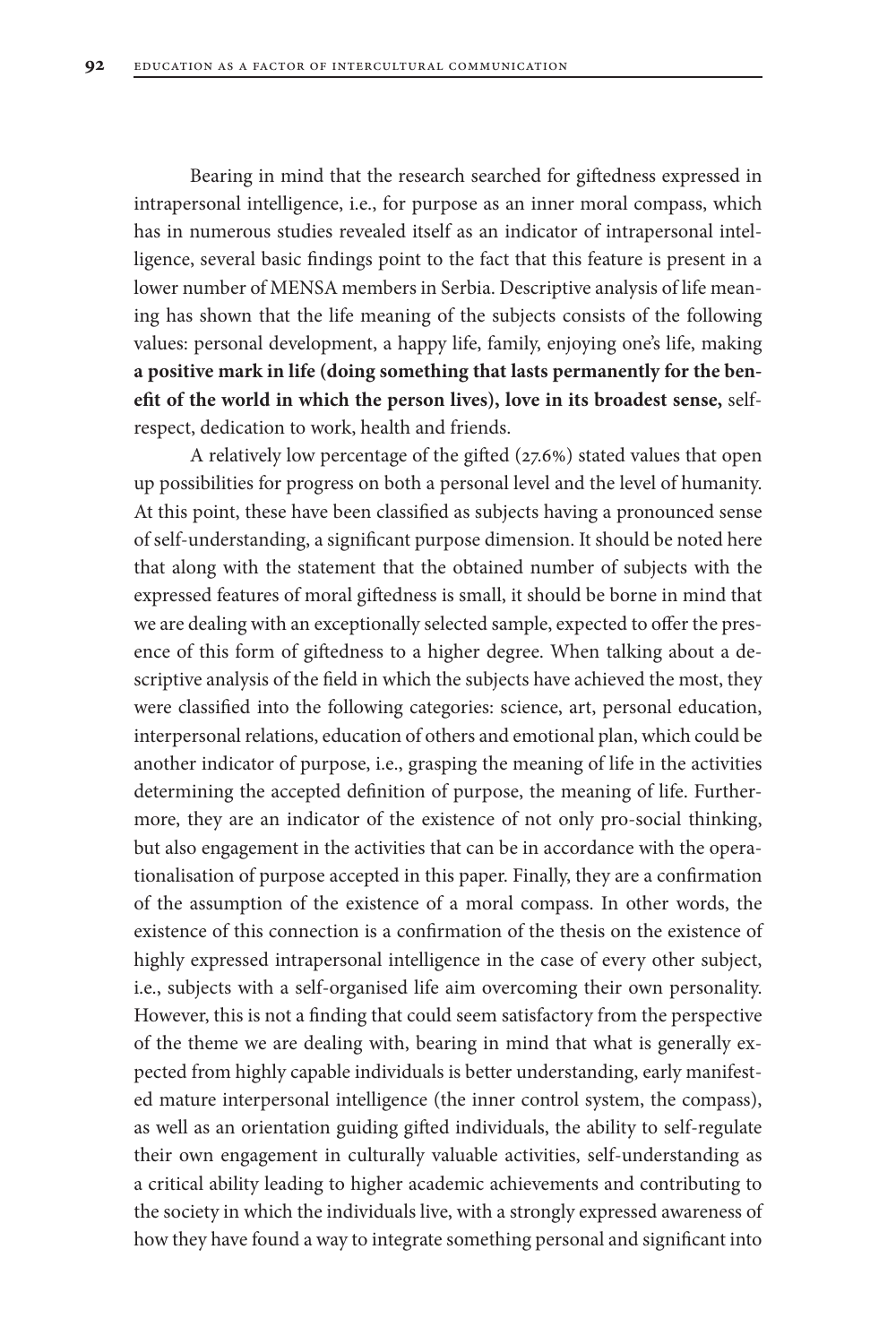their vision of tomorrow and the activities available to them. The individuality of these purposes is not such that we could conclude that the subjects would in greater number guide themselves more efficiently than others towards positive aspirations for others. It does not seem likely that if we compared these findings with the findings of the non-selected sample in the sense of high intellectual potentials, and if we checked the varying ethical giftedness in regard to age, we would gain the same findings that we obtained in this analysis. As a consequence, the conclusion might be reached that in the race for contemporary educational competences value orientation has been lost. Although the findings of the research outlined above are in a sense not connected with intercultural communication, it is important to reflect on the question as to how and to what extent it is possible to develop intercultural communication in the case of people who are absorbed only by the cognitive sphere and whose development of moral values is only implicitly involved. The world scene has already been threatened by communication dominated by individualism and this has been felt as a liability in the efforts insisting on group communication competencies. It seems that the stated outcomes - in spite of the fact that we are dealing with the results of explorative research on an intended sample including a highly selected population expected to have more expressed moral maturity and a value system with higher pro-social orientation - can be significant for the issue we are dealing with in the present paper. It would be good to keep these outcomes in the mind as we proceed through the text.

## **Intercultural Communication Competencies**

The attitudes found in the literature regarding cultures, i.e., intercultural dialogues, are significant for reflection on intercultural communication. Many authors, including Avramović (2007) and Fayerstein, consider that culture shapes individual and collective lives in mysterious ways; it offers sense and meaning to life, shaping relations towards nature, man, the world, etc. Symbols are created and adopted according to culture, along with their explications and attitudes towards norms, enabling a person to interpret reality and project models of thinking and behaviour. Furthermore, the national form of culture is to be recognised in all of this. However, the national understanding of culture is not as simple as it may seem at first sight. Difficulties and dilemmas appear in any individual cultural shaping, due to the fact that the individual encouragement of personal development is inseparable from universal cultural meanings. All cultures have the same cultural phenomena (family, religious systems, artistic forms, etc.), but they are differently shaped and expressed.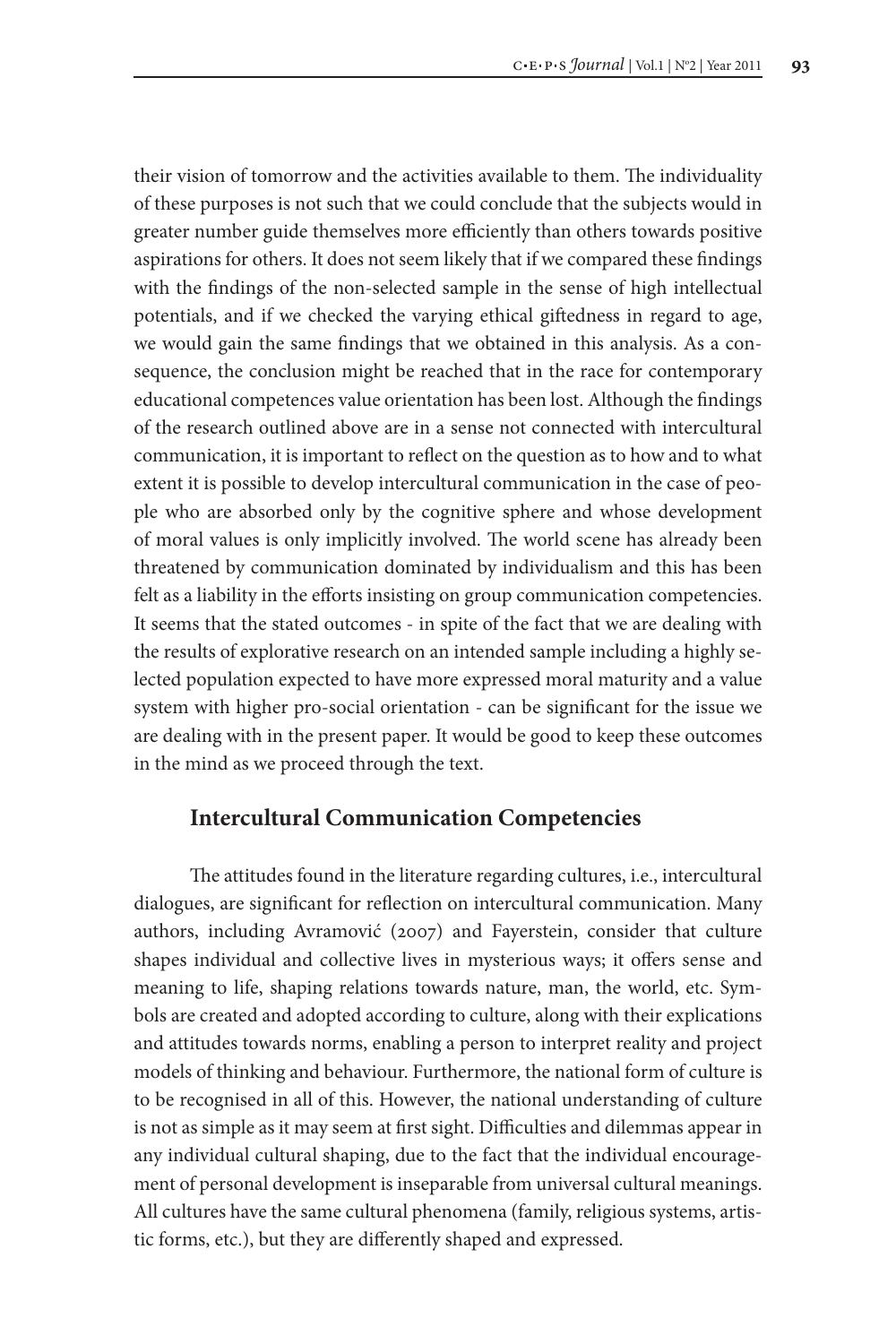The inevitable link between a national and universal culture is not the only obstacle to those who have difficulties in accepting existing differences. Consequently, the differences within one culture (thinking styles, sub-cultures, etc.) are felt as a counterbalance to similarities within one culture (language, customs, beliefs, knowledge, etc., considered to be a continuum created for centuries). Many authors have expressed fear that these differences might lead to a distancing from national cultural identity acknowledgement. In spite of the fact that they are ready to see that in the admiration of one's own culture we fail to notice the great tension between what has been shaped by cultural tradition and what has been taken from other cultures, the question of openness of one culture towards others remains unanswered through the spread of cultural elements and the realisation of cultural encounters. The answer to the question has been sought in multiculturalism, i.e., interculturalism. Contemporary views on the turmoil in the cultures of small nations and their attitudes towards greater cultures suggest that they should now be called cultural pluralism, interculturalism, etc., thus only renaming the old phenomenon of cultural encounters and the spread of cultural values. Contacts between cultures are unstoppable. Educational programmes are only one of the channels of linking cultures. According to numerous authors in the field, while construing one's own I, an individual is free to choose how much he/she will take from the multicultural and how much from national culture while creating his/her spiritual portrait. Not even an escape to national culture can erase the clues and traces of the meanings and symbols of other nations gained in the family and school.

These issues have become a part of the discussions on curriculum design for various levels of educations. Questions regarding the limits of freedom of choice of cultural values of others have been discussed, as well as where the line is regarding multiculturalism, i.e., what is a reasonable extent to which another culture should participate in a national culture. Consensus has not yet been reached. According to many, the task of our cultural politics is, among other things, to make efforts in the preservation of national cultural identity. However, this aim is faced with the everyday spiritual obstructions of culture, i.e., the cultural dynamics in whose centre a clash has arisen between what culture has created and what it is becoming. According to the opinions of the advocates of this standpoint, the culture of the *other* is involved in this clash. In other words, no state politics has the mechanisms to draw a line between redundant and optimal multiculturalism in a national culture. Some other questions have also been raised: whether and why this is necessary or rational, and even whether it is possible. Numerous authors hold that given that every culture has historically built and shaped a language of meanings and a way of perceiving facts, giving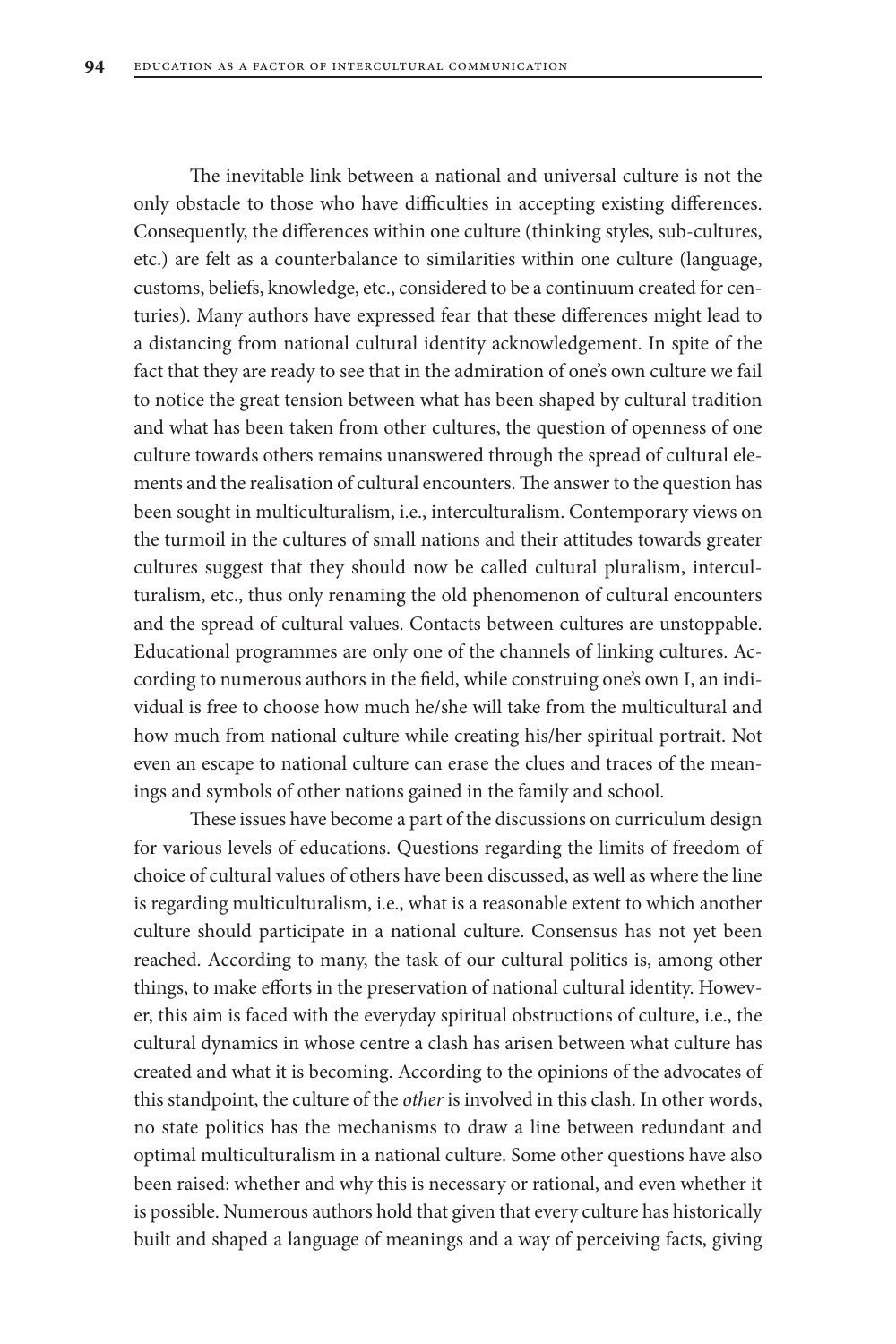meanings to the generations who in such a language and way of thinking can find answers to the secrets of existence, coexistence permeated with multiculturalism can also guide the spiritual power of an individual.

Some authors (Avramović, 2003) view this as a form of open culture, which in a way is both close to and far away from another culture. Searching for a new cultural perspective, foreign culture is, as a rule, a stimulus for new searches for similarities and differences in comparison to domestic culture. The literature offers the standpoint that the danger of eclecticism, as well as the threat to national cultural identity, can only be an excuse for incorrect political orientations, rather than real grounds for fear. State preservation of national cultures or political protection of cultural individuality is not something directly related to multiculturalism. On the contrary, the fictive fear of loss of cultural identity can, on certain levels of individual development, result in an escape into tradition and the creation of an imaginary structure of cultural awareness (Avramović, 2003).

It seems that in the culture of Serbia the relation of personal and group identity towards multiculturalism differs depending on the region, the historical past, i.e., the historical and diachronic determination of personality and, in the view of Kelly and the constructivists, only in regard to the approach *here*  and *now.* 

In the literature one can find Kelly's standpoints (Stojnov, 2003) that a personality can be better understood if it is viewed in the perspective of ages, rather than in the sparkle of passing moments. This moves us further towards those authors who hold that the relation between multicultural and national can be considered as two poles of culture, as seen by Avramovic. Consequently, the issues of their relation have always been relevant, but they have been explicated in various ways. So, it seems that we could accept that the current issue will always be a matter of choice between the cultural politics of a state, an individual and a creative group. What is interesting for the present paper is the perspective of education as a factor of the multicultural communication of an individual, his/her determination in relation to the cultural heritage of his/her own people and other nations.

Alternative constructivism (Kelly's psychology of personal constructs) could be a suitable theoretical framework for the theme of education as a factor of intercultural communications, advocating a historical and diachronic understanding of personality as a never-ending flow, constant change, carrying from the gnoseological perspective a certain amount of contradiction, bearing in mind that it is at the same time a form of rationalism, considering that people construe through reasonable categories, as well as a type of empiricism, since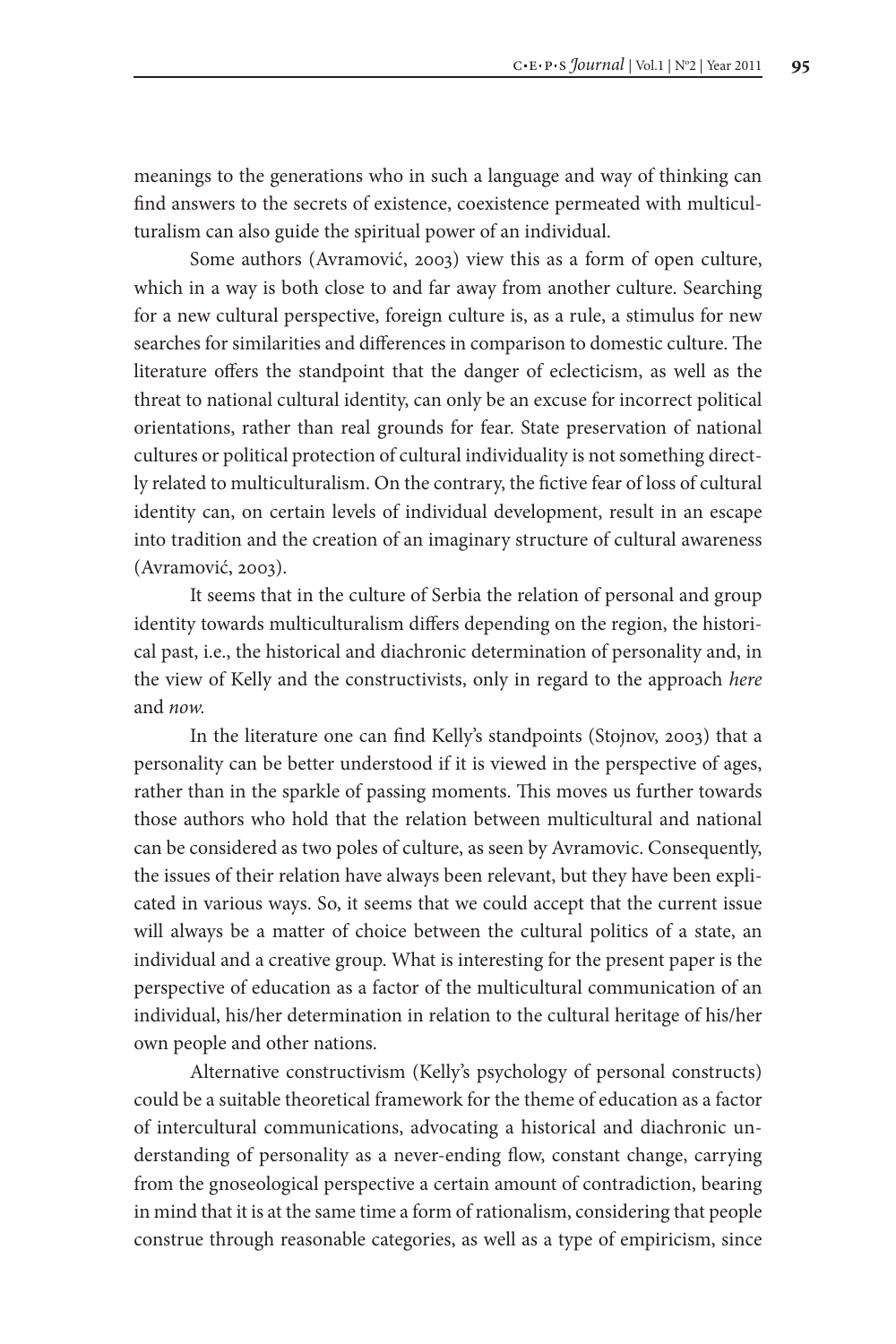each construction, no matter how rational it might be, has to be validated in behaviour. The validation is not aimed at confirming whether a construction is truthful or not, but whether it is useful, classifying the theory of personal constructs into the group of pragmatic ones, directing the cultural determination of a person towards diachronic understanding – rather than understanding the here and now.

The ontological status of Kelly's theory of personal constructs is determined by monism, i.e., understanding that the ultimate factor of the world is the one and only. What the world is made of can be construed in a variety of ways, making the position pluralistic. His efforts to determine the psychology of personal constructs ontologically shows an inclination to confront it with realism, i.e., to express disbelief of a great number of his advocates in the existence of one external reality beyond the knowledge and thought of men. Namely, people themselves construe their own versions of reality and behave as if they were »real«, with each person construing his/her own alternative constructions. We can conclude that in his theory Kelly has postulated an outer reality, i.e., culture. From the perspective of the cultural determination of a person we would say that culture is one phenomenon, something that is going on and that we understand, thus anticipating it. Therefore, the psychology of personal constructs is interested in anticipations, i.e., constructs of people, not in material objects existing independently of their experience. Knowledge of culture is not limited by the inherent qualities of culture itself (European or national), and it is not beyond the act of knowing itself, but it is limited by the imaginative capacity of the human mind; thus the limitations of the reaches of all knowledge up to now are implicitly emphasised, since everything is subjected to replacement and revision. Kelly did not deny the existence of the world beyond the experience of people, but he, according to Stojnov, just like Niche, considered that such a world existed in a completely undetermined way. According to Kelly, the world cannot be known beyond the limitations of people's experience, outside a referent frame that serves to enable people know the world. And all of this, as an attempt to provide argumentation for the frame of the thesis permeating the text, refers to the issue of education as an intercultural factor, with the culture striving to become Europeanised itself through the Europeanisation of education. It also refers to the extent to which the pluralism of the cultural European space is involved in national culture through education, leading to a pluralism that today increasingly turns to issues of values disputing the legitimacy of tradition. At first sight, distant elements like culture - or educational content in the broadest sense in contemporary views on personality, touched through a brief outline of Kelly's alternative constructivism in order to create a context for getting closer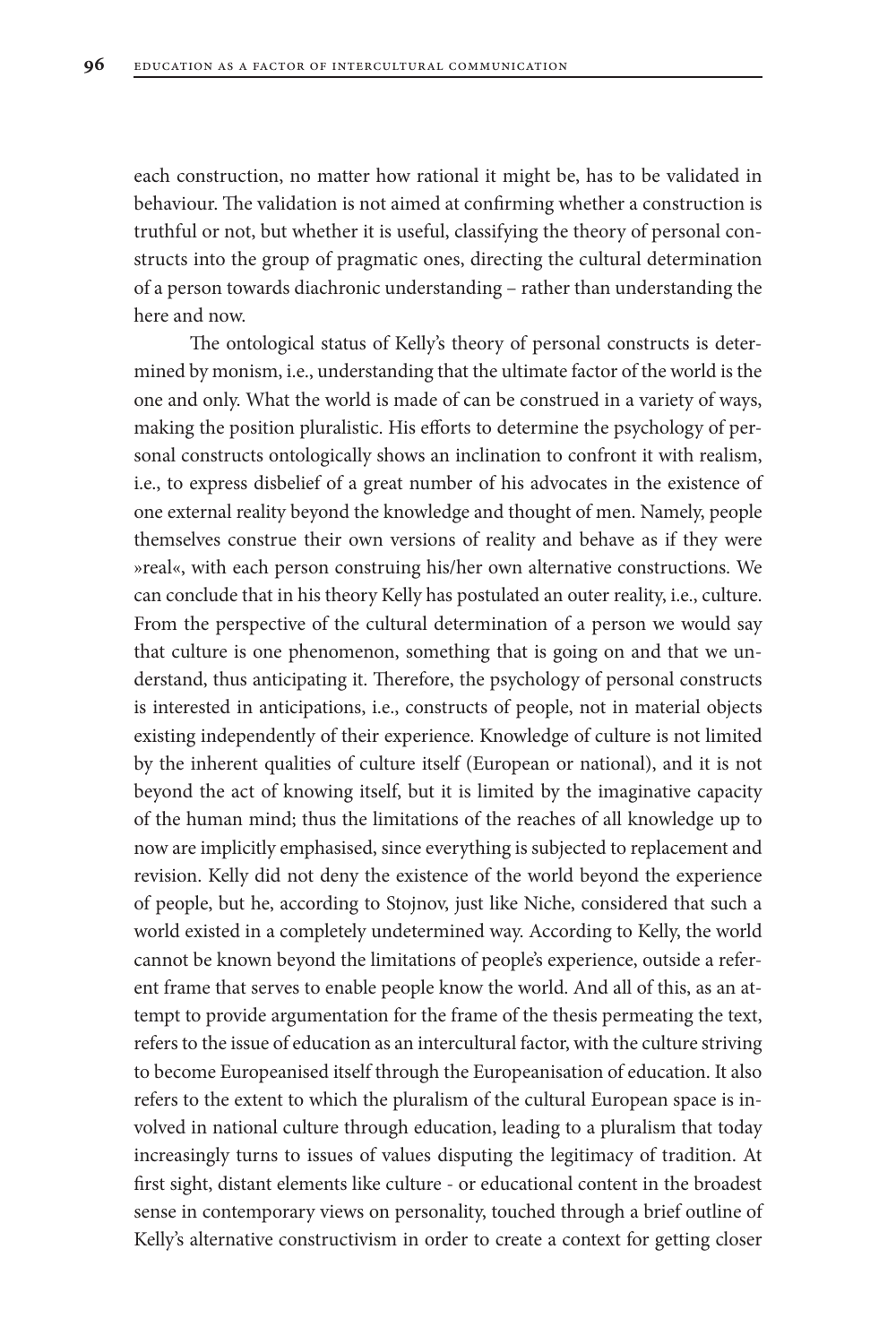to pluralism as a contemporary feature of European didactics - have found their place in the chain of elements closing the circle of postmodern didactics. In didactics, postmodern thinking emphasises a call for adjustment to a pluralism of life styles, i.e., cognitive functioning, meaning a need for didactics to search for individuality rather than identity. Beyond all of this we could consider the aspirations towards interculturalism as a pluralistic educational context. Numerous authors find the argumentation for this in one of the accents of postmodernism in pedagogy, even in didactics. This is derived from the Berlin pedagogic circle, the so-called reflexive relation of theory on education towards education itself – practice. The new definition of this relation (between theory and practice) as a significant feature has a standpoint according to which educational science is no longer a science of action (it does not prescribe, it does not give suggestions as to what should be done). Another angle is offered by the Hamburg pedagogue H. Pojkert and deals with the normative consequences of pedagogical interaction. Within this framework, pedagogy is searching for ways of more comprehensive self-perception and morally-reflected self-guidance and self-changes in order to ensure the freedom of a person's actions. All of this, under the influence of contemporary philosophical discussions, has made it possible for pedagogy to abandon the scene of so-called »closed didactics« and to embrace »open didactics«, formed according to Habermas's model of interests, within the phenomenological-anthropological, even holistic, tradition of thought that is open towards unstable forms of practise, ideas and cases, giving more freedom and competencies to the teacher and emphasising the individuality of the student and his/her capability for social action.

 It seems that theoretical pluralism and anarchistic epistemology can well serve as grounds for understanding the needs for the diachronic cultural determination of a personality in European integration. As a consequence, open emancipatory pedagogy is turned to the student, with phenomenological approaches making it difficult for general structure and pedagogical elements to function, bearing in mind that, turned to the student, they have a personal note, practical-interactive, social-emancipatory, etc. It is considered that the essence of pedagogy lies in striving for creating the points enabling a student to guide »co-determined« learning, self-responsible and co-responsible action. Literature points to the fact that emancipatory pedagogy anticipates the tendency towards the relativisation of content, i.e., the open curriculum underlined by clear tones of anarchistic epistemology. Kelly talks about and the avoidance of dogmatism of method and theory, dogmatism of education of the rational term of rationalistic method, as well as thinking principles subjected to change. Based on Popper's philosophical orientation, as well as Feyerabend's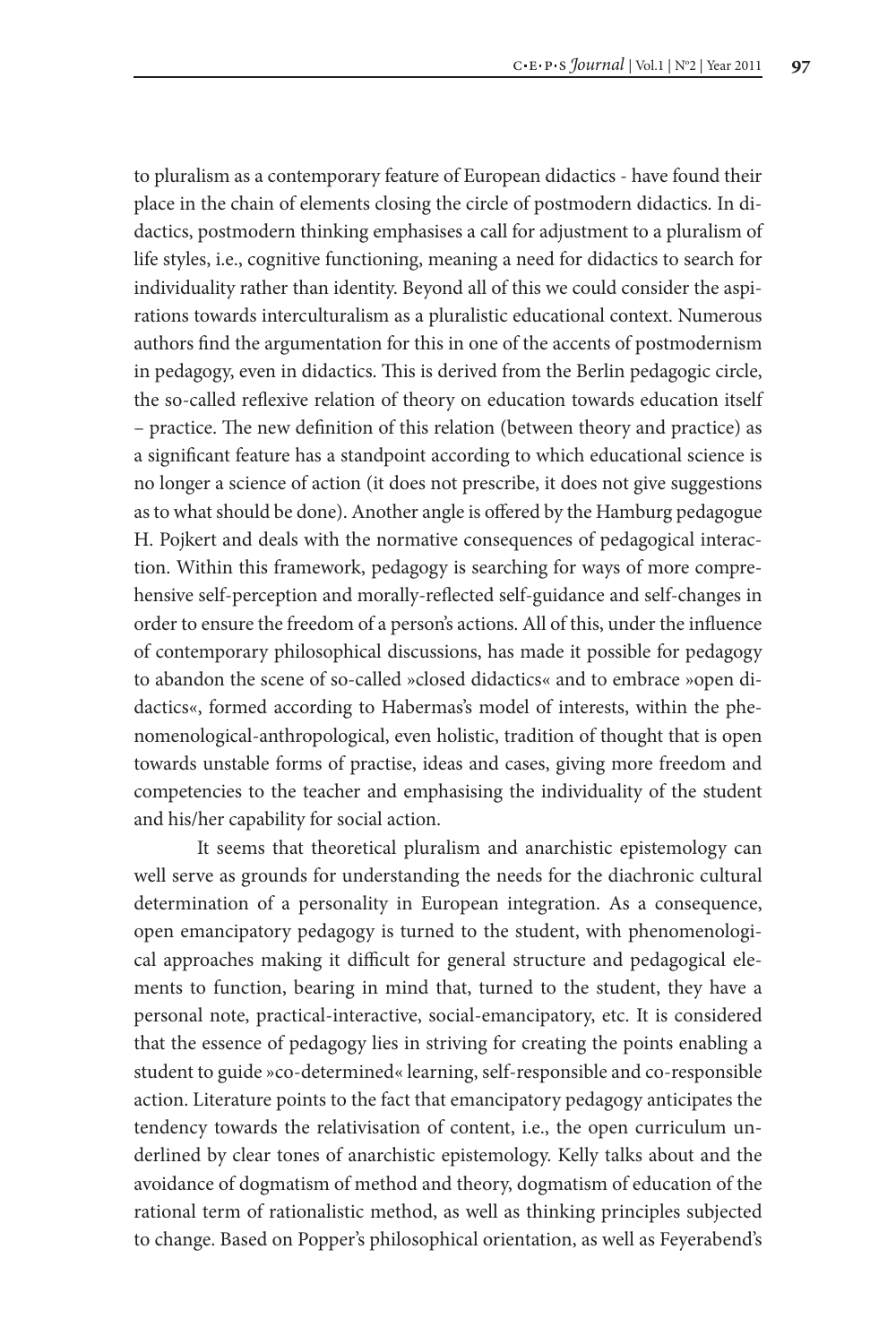attitude, beyond all of these standpoints it can be recognised that there are ways to create different paradigms, bans, pre-formulations, etc., in different cultures. This is the point where we could get closer to the current issue for which the matter of the emphasis on context seems to be very important. Context awareness, i.e., education as a factor of intercultural communication, anticipates the world in which young people live in a time of the Internet and other forms of telecommunications that know no limits, barriers, bans. Changes, permeations, are inevitable and unstoppable. Furthermore, as has been emphasised by numerous authors, these changes should be viewed from an enriching perspective, i.e., from the perspective of possibilities to form competences through education that contribute to the creation of competencies for intercultural communication.

The understanding of competencies in the text thus far has, as a construct, its essence in the complexity of individual-social relations, based on various abilities and characteristics conditioned by numerous factors and manifested in various levels of individual and social human functioning. In a less complicated manner, competency could be determined as a capacity for the successful achievement of an individual in the social world. This capacity is based on a set of dispositional features, verbally and socially construed meanings, thus representing a whole that is something more than their simple sum. The quality and extent to which the aforementioned features will be developed are conditioned by the dynamic actions of individual-social interactions and their feedback effects. Competency of the individual is therefore considered to be not only an individual feature but an interpersonal and social feature. Capacity for individual competence, as it is nowadays considered by numerous authors, develops throughout one's life, and does not refer solely to personal advancement and happiness. Thus it is seen as a relational category, gaining its full meaning, form and measure of successfulness in interaction with other people and the level of quality of their progress.

The previous view on the construct of competency is indisputably based on cognitive processes, bearing in mind that these processes enable the understanding of social relations, phenomena, changes, a familiarisation with one's own roles and the roles of others in the family, professional and community life: to judge what should be done in each of these roles if one is to achieve success. Decision making ability, problem solving ability, as well as the planning of future activities are the cornerstone of the successful individual and social behaviour of an individual. This is also a basis for an ability to self-develop, known as the ability of self-competence (along with social competence, the second basic feature of competence). Relying on this, it could be said that the most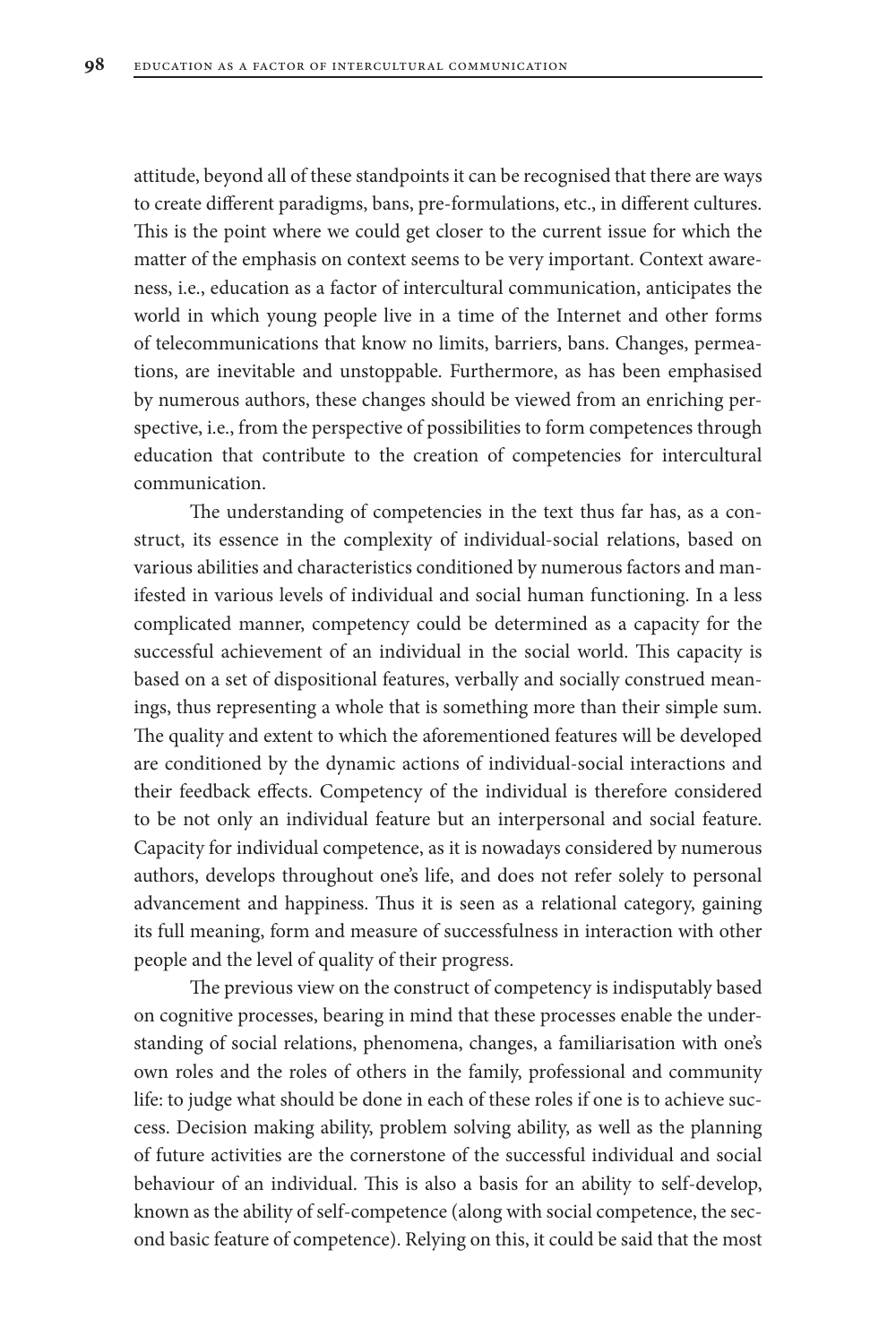important features thought to be necessary if an individual is to achieve in both individual and social life, and which can also be considered to be the criteria for the guidance of his/her competency development, are the following: autonomy, tolerance, participation, openness, flexibility.

The above outlined desirable communicative and self-reflexive features are considered to be in close relation and mutually dependant, influencing a person as a whole system and his/her interaction with the setting. On the other hand, they are considered to be indicators of success of the development of interaction and total social behaviour. As guidelines and criteria for competency development they are build into concepts of both of the aforementioned aspects of competence – self-competence and social competence.

Self-competence would thus include both aspects, individual and social, since development, understood as a life-long process, takes place in the process of socialisation – as the development of both the individual and social being. The social side in this conception does not have a limiting aspect in relation to individual, personal progress, to aspirations towards the freedom of individual advancement. Or, to put it differently, balance is expected in relations with others, organised so that it does not limit either side in the relation. The concept of competence in itself carries personal characteristics (thinking, judgment, evaluation, emotional expression, etc.), but, on the other hand, its »products«, expressed in construed meanings and a readiness to react based upon them, have deep social meaning and origin. Therefore, dynamic interaction is considered to be two sides of one conditionally divided process. At the same time, the view of reality, although determined by numerous exterior circumstances, is comprehended and experienced in personal way, subjectively and individually by every individual. Behind all of this, the phenomenon of competence could easily be classified under those competences that are in a manifold way determined by subjective meanings, evaluation, the orientation and experience of the individual, serving as a basis for the process of the individual's self-competence development.

It seems that a better understanding of self-competence cannot be achieved without Jung's individuation concept, according to which a man is a self-understanding being, striving for autonomy and personal efficacy, selfcompetence. We point to the following as frequently highlighted features of self-competence:

- • readiness to accept new experiences and ideas, open-mindedness and cognitive flexibility;
- independence and autonomy in relation to traditional sources of influence;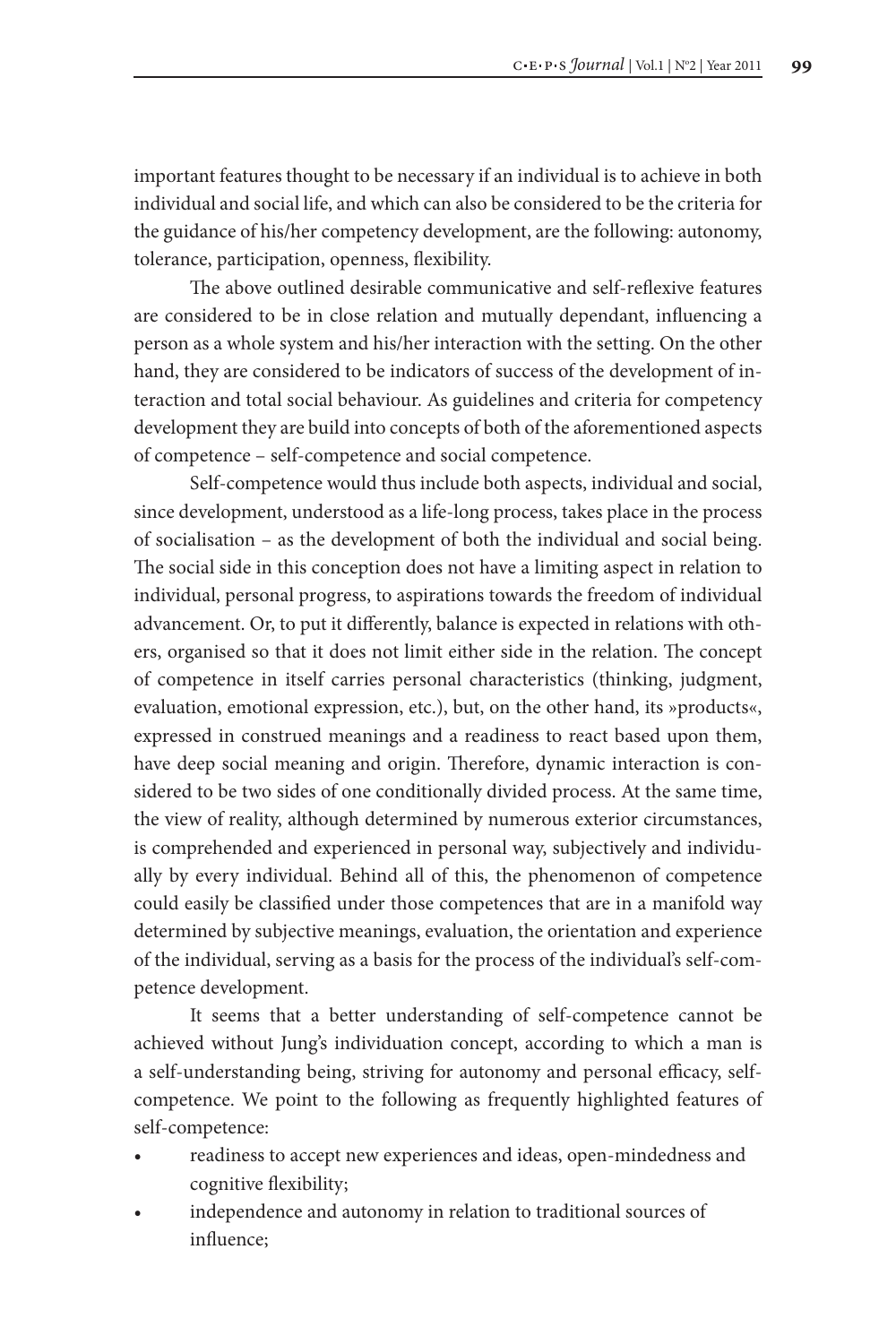- an explicit sense of personal efficacy in individual and social settings;
- being informed and ready to participate.

These complex features, formed in the period of individualisation, are a great challenge, not only for the individual but also for society, as well as for education. From the perspective of self-competence they help the individual to understand it as an ability to organise him/herself and his/her own everyday life, according to his/her own view but with respect to those with whom everyday life is shared. Numerous authors hold that the key competences of education for intercultural communication are the following:

- Self-understanding skills:
	- an ability for dialogue and a readiness for communication (intercultural orientation);
	- (self-)reflection ability (articulates personal motives and interests, determination of one's own viewpoints, along with an ability for self- -criticism and an accurate perception of one's own learning potentials and achievements);
	- value orientation (the guideline of life orientation is humanistic, and ethical principles are rightfulness, responsibility, etc);
	- ability for conflict solving (search for reasonable and acceptable compromises, non-violent conflict resolutions, etc.).
- Cooperation skills:
	- readiness for international cooperation;
	- team work skill;
	- community orientation;
	- networked learning (an ability to consider and get closer to various sources of information, experience, in order to develop a network of informal contacts and offers for help and cooperation).
- Efficiency skills:
	- decision making skill (in various complex and risk situations);
	- action competence;
	- participation competence (with an accent on responsibility).
- Self-organisation skills:
	- guidance of one's own learning process (metacognitive features development);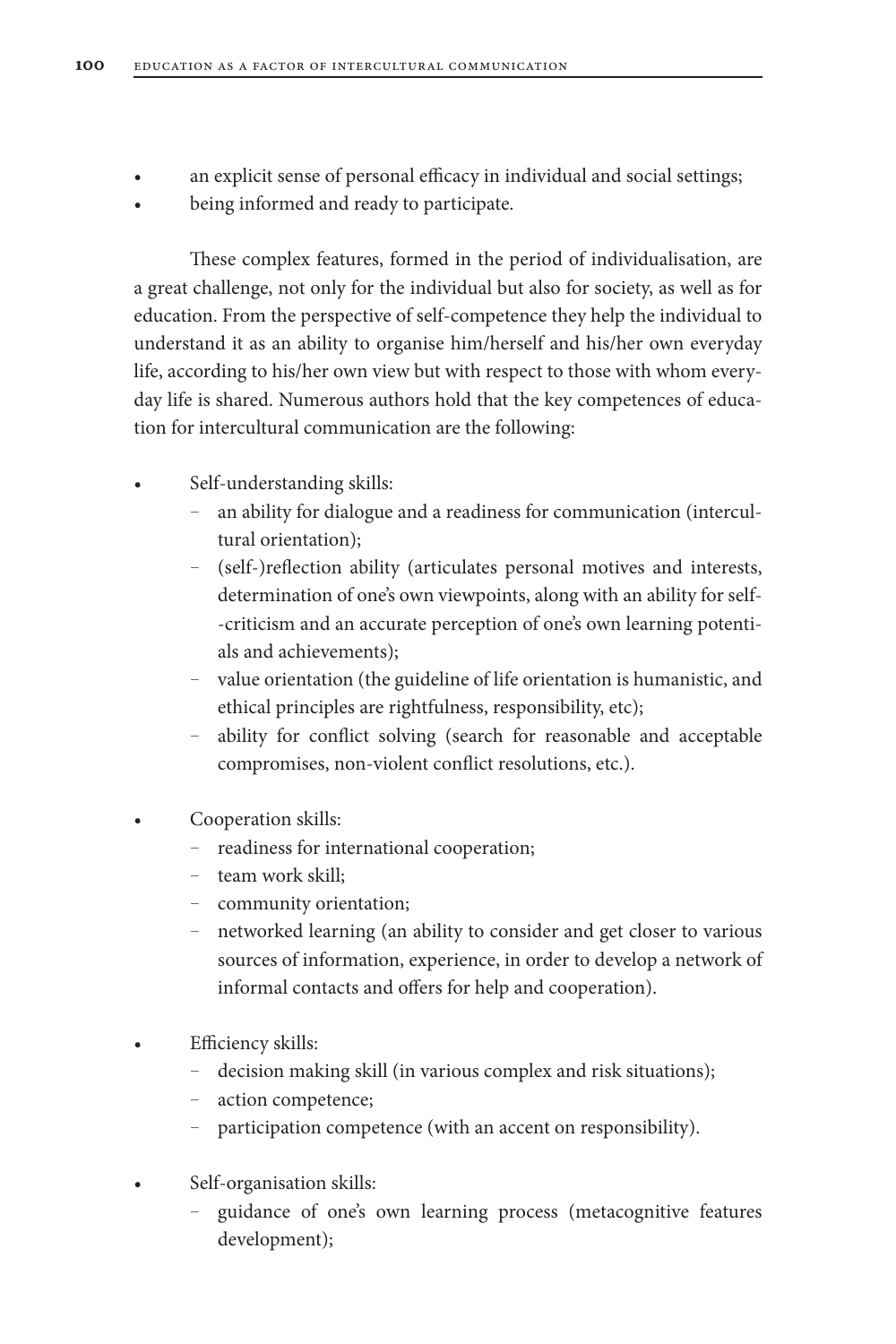- evaluation competence (self-evaluative competence);
- life-long learning (learning is seen as life quality enrichment).
- Comprehension skills:
	- an ability to view from various angles (different dimensions and meanings);
	- constructivist treatment with multiple approaches (making connections between various methods, ways of looking and competences when problem solving – pluralistic thinking);
	- global perspective (local experiences and ways of their solution are connected to possible actions on a global level).

## **Conclusion**

Communication and self-reflective skills are nowadays considered to be key competences of intercultural dialogue and integration in contemporary European and broader frames. One of the important questions contemporary pedagogues ask themselves is how they see the possible models of efficient education for a contemporary society characterised by rapid changes and currents, and for a Europe that is making huge strides towards ever closer integration, thus building specific human intercultural relations. In such an educational concept, nowadays called »a concept of education for action competence«, the ability and readiness of an individual to follow and guide changes, as well as the readiness of an individual to solve problems of personal and social reality, anticipating, among other things, competence for intercultural communication, emphasis is placed on education that will contribute to the development of a capacity for constructive determination towards the development of an ability to develop a suitable and acceptable relation towards differences in an intensified sensitivity for the interests of others, differences that do not have to be a cause of conflict. Many European educational models emphasise the importance of critical judgement as a necessary precondition for conflict resolution, the autonomous behaviour of an individual in the contemporary world, as well as an omen of the development of critical, autonomous individuals and »selfdirected« education. That which is expected of education is to encourage the development of such »reflexive« individuals, thus enabling the influence of a citizen on the process of reaching and developing democracy. For education in Serbia, which is attempting to catch up with European tendencies and to make it possible for society to entered the processes of a »learning society«, communicative and self-reflexive skills are also important. As already pointed out,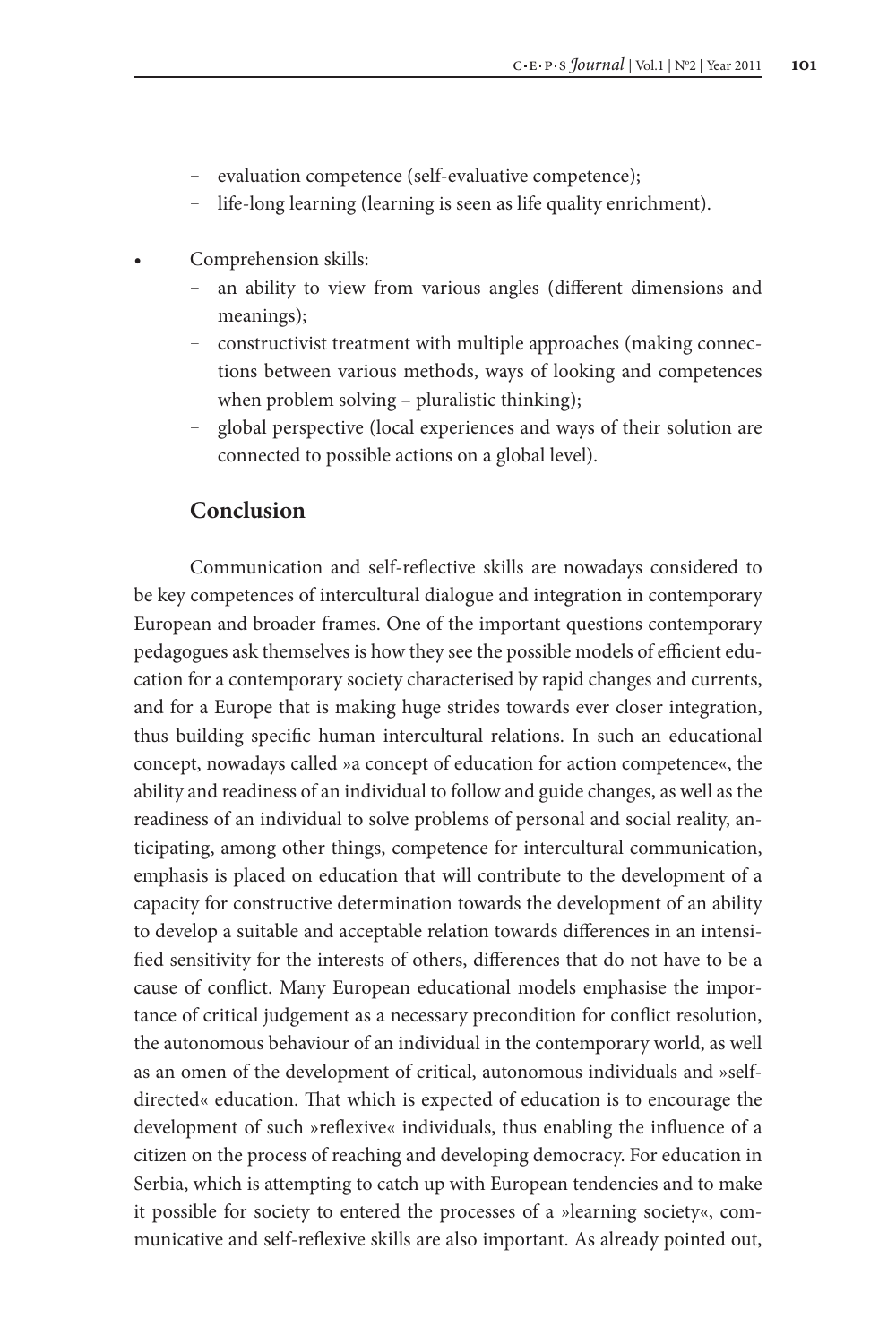these skills are considered to be the *key competencies of intercultural dialogue.*  Therefore, it would be significant to study what the competence for intercultural communication really is and to go a step further in consideration of the role of education in the provision of the aforementioned intercultural dialogue competences. This would certainly be a guideline for practical actions to be undertaken to make curricula more modern and to pay attention to other aspects of educational care.

According to the standpoints offered in the above text, what should be of great importance is a system of values that, as has already been mentioned, represents the orienting point, the purpose, the meaning in life, guiding and directing life while creating and guiding the aforementioned competences, or vice-versa.

## **Acknowledgements**

The article presents results of the project 179036 / 2011-2014 and it carried out with the financial support of the Serbian Ministry of Science.

## **References**

Avramović, Z. (2003). *Čiji je književnik i njegovo delo.* S. Karlovci i N. Sad: Izdavačka knjižarnica Z. Stojanovića.

Gojkov, G. (2008). *Didaktika darovitih* [*Didactics of the Gifted*]. Vršac: Visoka škola strukovnih studija za obrazovanje vaspitača »Mihailo Palov«.

Gojkov, G. (2008). *Metodološki problemi istraživanja darovitosti* [*Methodological Problems in*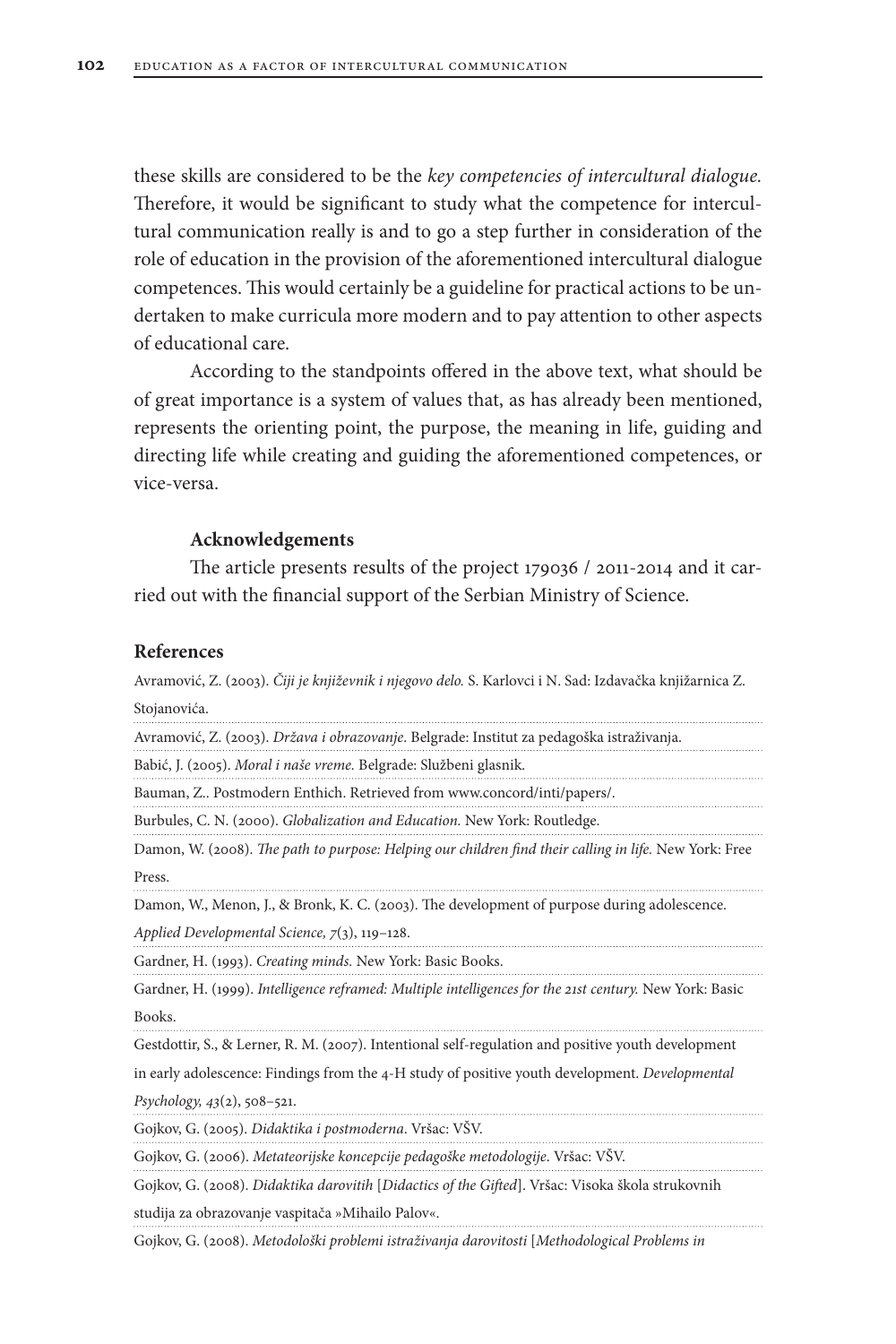*Giftedness Research*]. Vršac: Visoka škola strukovnih studija za obrazovanje vaspitača »Mihailo Palov«.

Gojkov, G. (2009). *Didaktika metakognicije*. Vršac: Visoka škola strukovnih studija za obrazovanje vaspitača »Mihailo Palov«.

Gojkov, G., & Stojanović, A. (2009). *Nacionalni identitet i susreti kultura iz ugla darovitih* [National identity and cultural encounter from the perspective of the gifted]. Novi Sad: Filozofski fakultet.

Grant, H., & Dweck, C. S. (2003). Clarifying achievement goals and their impact. *Journal of* 

*Personality and Social Psychology, 85*(3), 541–553.

Gudjons, H. (1998). *Pedagogija*. Zagreb: Educa.

Jung, K. G. (2000). *O razvoju ličnosti*. Belgrade: SL. list SRJ.

Kelly, G.A. (1955). *The Psychology of Personal Constructs*. New York: Norton.

Kerpelman, J. L. (2001). Identity control theory, exploration, and choice: A commentary on Schwart's

The evolution of Eriksonian and Neo-Eriksonian identity theory and research. *Identity, 1*(1), 81–86. Kron, F. W. (1996). *Grundwissenn Pedagogik.* Munchen, Basel: E.R., Reinhardt.

Lapsley, D. K., & Narvaez, D. (Eds.) (2004). *Moral development, self, and identity.* Mahwah, NJ: Erlbaum.

Lencen, D. (1992). Reflexive Ercie am Ausgang des postmodernen Jahrzenhts. In 29.Beiheft der Z.f.Pa.

Lerner, R. M., Lerner, J. V., Almerigi, J., & Theokas, C. (2005). Positive youth development,

participation in community youth development programs, and community contributions of fifth

grade adolescents: Findings from the first wave of the 4-H Study of Positive Youth Development.

*Journal of Early Adolescence, 25*(1), 17–71.

Locke, E. A., & Latham, G. P. (1990). *A theory of goal setting and task performance.* Englewood Cliffs, NJ: Prentice Hall.

Marken, R. S. (1990). A science of purpose. *American Behavioral Scientist, 34*(1), 6–13.

Matsuba, M. K., & Walker, L. J. (2005). Young adult moral exemplars: The making of self through stories. *Journal of Research on Adolescence, 15*(3), 275–297.

Moran, S. (2009). Why MI? In J. Chen, S. Moran, & H. Gardner (Eds.), *Multiple intelligences around the world* (pp. 365–373). San Francisco, CA: Jossey-Bass.

Moran, S., & Gardner, H. (2006). Extraordinary cognitive development. In W. Damon (Series Ed.),

D. Kuhn, & R. Siegler (Vol. Eds.), *Handbook of child psychology* (6th ed., Vol. 2, pp. 905 – 949). New York: Wiley.

Moran, S., & Gardner, H. (2007). Hill, skill and will: A multiple intelligences perspective. In L.

Meltzer (Ed.), *Understanding executive function: Implications and opportunities for the classroom* (pp. 19–38). New York: Guilford Press.

Mušanović,M. (1996). *Postmoderne epistemologije pedagogije*. Pedagogija i hrvatsko školstvo. Zagreb.

Nurmi, J-E. (1991). How do adolescents see their future? A review of the development of future orientation and planning. *Developmental Review*, 11, 1-59.

Renzulli, J. S. (2002). Expanding the conception of giftedness to include co-cognitive traits to